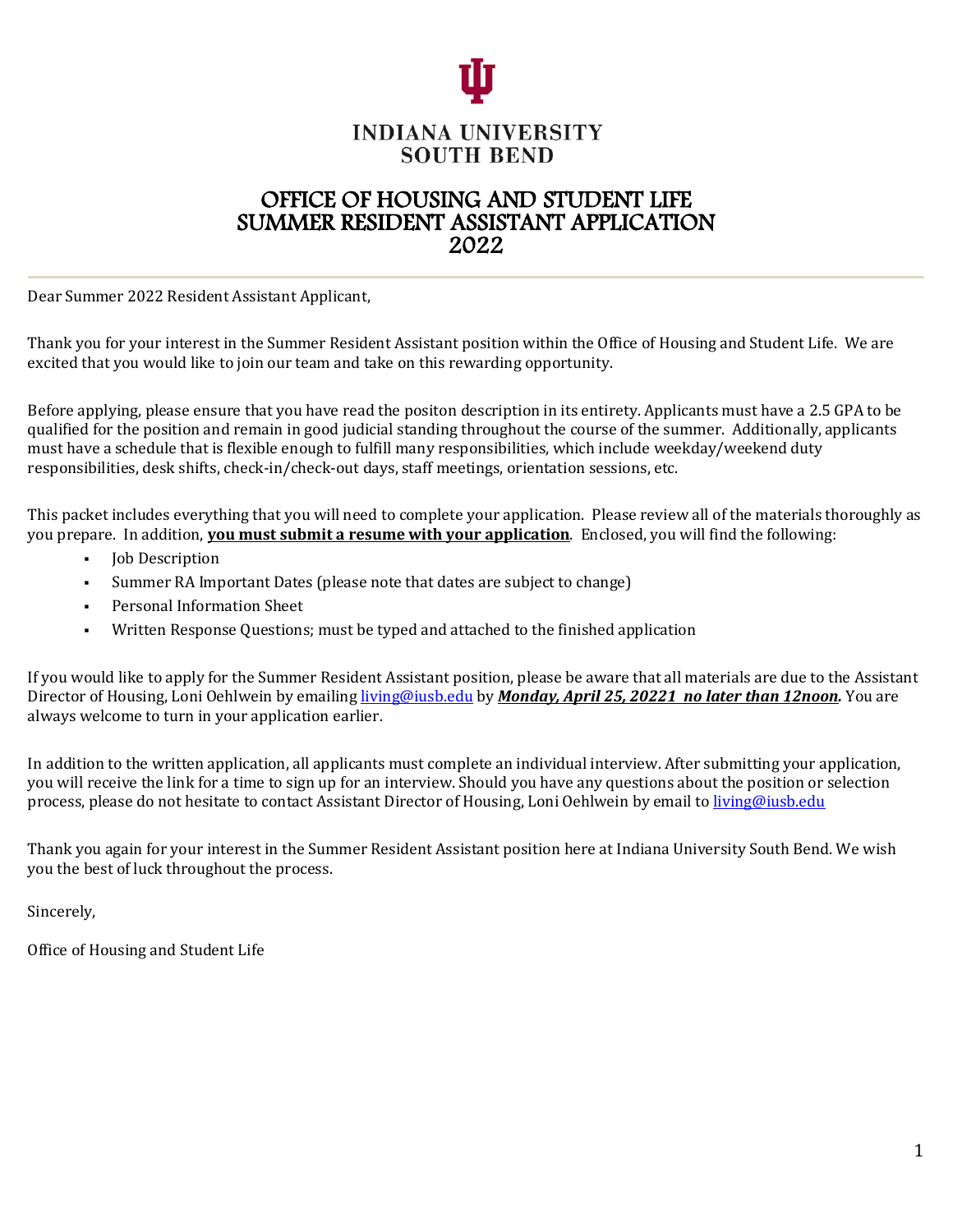

### **INDIANA UNIVERSITY SOUTH BEND**

# OFFICE OF HOUSING AND STUDENT LIFE<br>SUMMER RESIDENT ASSISTANT APPLICATION 2022<br>JOB DESCRIPTION

## work Location: **Work Location:** which is a structure of the contract of the contract of the contract of the contract of the contract of the contract of the contract of the contract of the contract of the contract of the co

■ IUSB River Crossing Housing

#### **Compensation:**

■ Bi-weekly stipend, free bedroom in an on-campus apartment (please note that Summer RAs may be required to move buildings/rooms throughout the summer due to repairs/cleanings/renovations/departmental needs)

#### **Hours:**

■ 5 hours per week of structured office hour, staff meetings, weekly one on ones', additional duty responsibilities at night and on weekends. (In total, approximately 15 hours per week)

#### **Supervisors:**

■ Residence Coordinator or designee

#### **General Duties:**

■ Staff buildings/houses at Indiana University South Bend, Housing and Residence Life housing facilities, hold community building hours to staff Community Building front desk and other tasks, assist in coordinating check-in/check-outs for summer students and any special conference groups, provide duty coverage during evening hours (5pm-8am) and weekend hours  $(24/7)$ , attend weekly staff meetings and one on ones.

#### **Detailed Duties:**

- Attend all spring training sessions and additional meetings with summer staffs.
- Attend weekly staff meetings and one on ones.
- Provide customer service to all students/guests staying for the summer during both scheduled and non-scheduled hours.
- Report all maintenance concerns to supervisors in a timely fashion.
- Confront inappropriate behavior and document as needed. Notify residence coordinator or designee in a timely fashion of incidents and issues.
- Assist with check-ins/check-outs for students and any summer conference groups/guests.
- **•** Carry out administrative responsibilities and work on projects/tasks as assigned.
- Provide approximately 1 hours of office coverage each weekday to carry out any administrative tasks as assigned by residence coordinator or designee.
- Maintain all administrative paperwork for buildings/houses including, but not limited to key agreements and apartment condition reports (ACRs).
- Participate in a rotating on-call duty schedule and conduct rounds of assigned areas.
- Carry out special projects like preparing bulletin boards/mailings, building preparation, etc.
- Assist with all other summer conference tasks as needed, including room inspections, key inventories, paperwork preparation, posting notices, delivering info to rooms, etc.
- Coordinate social programming for summer students throughout the summer months.
- Conduct Health and Safety Inspections of apartments.
- Provide administrative support to Residence Coordinator and Housing and Student Life Office staff.
- Other duties as assigned

## OFFICE OF HOUSING AND STUDENT LIFE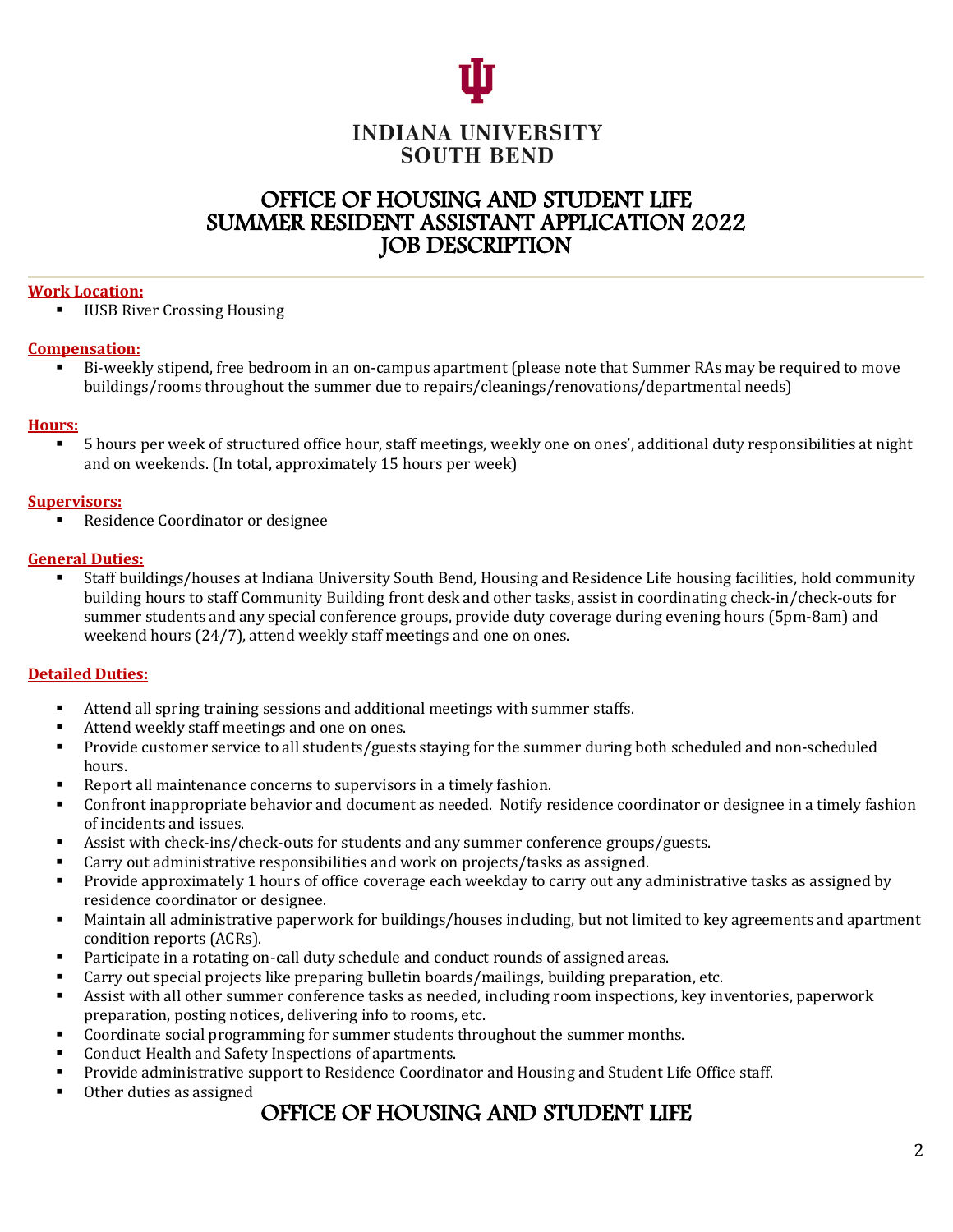

# SUMMER RESIDENT ASSISTANT APPLICATION 2022 IMPORTANT DATES

| <b>March 2022</b>  | <b>Monday April 25-</b> Summer RA application due                                                                            |  |  |  |  |
|--------------------|------------------------------------------------------------------------------------------------------------------------------|--|--|--|--|
|                    | Wednesday, April 27- Individual interviews; 30-minute timeslots available between 1pm-5pm<br>(sign up through link provided) |  |  |  |  |
| <b>May 2022</b>    | <b>Sunday, May 8-</b> Summer RA position begins                                                                              |  |  |  |  |
|                    | <b>Monday, May 9- Summer RA training</b>                                                                                     |  |  |  |  |
| <b>August 2022</b> | <b>Saturday, August 13-</b> Summer RA position ends                                                                          |  |  |  |  |

OFFICE OF HOUSING AND STUDENT LIFE<br>SUMMER RESIDENT ASSISTANT APPLICATION 2022<br>PERSONAL INFORMATION

*Please write neatly or type your responses to the questions on this application.* 

**Name:** \_\_\_\_\_\_\_\_\_\_\_\_\_\_\_\_\_\_\_\_\_\_\_\_\_\_\_\_\_\_\_\_\_\_\_\_\_\_\_\_\_\_\_\_\_\_\_\_\_\_\_\_\_\_\_\_\_\_\_\_\_\_\_\_\_\_\_\_\_\_\_\_\_\_\_\_\_\_\_\_\_\_\_\_\_\_\_\_\_\_\_\_\_\_\_\_\_\_\_\_\_\_\_\_\_\_\_\_\_\_\_\_\_\_\_\_\_\_\_\_\_\_\_\_\_\_\_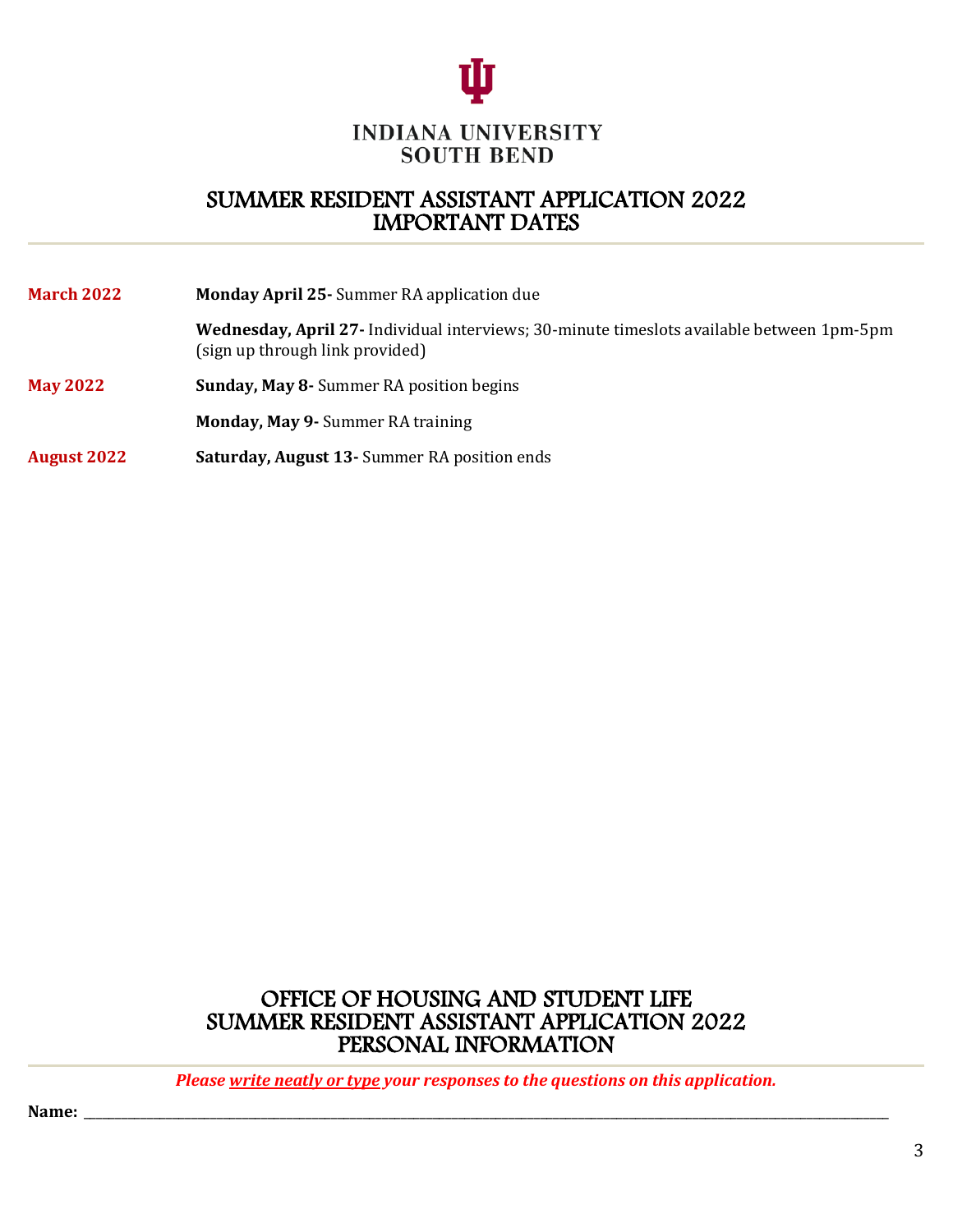

|                                                                                                                                         |  |  | Cumulative GPA: ____________ TShirt Size _______ |  |                      |              |  |
|-----------------------------------------------------------------------------------------------------------------------------------------|--|--|--------------------------------------------------|--|----------------------|--------------|--|
| <b>Current Class Standing:</b> $\Box$ FR $\Box$ SO $\Box$ JR $\Box$ SR                                                                  |  |  | <b>Honors student?</b>                           |  | $\Box$ Yes           | $\square$ No |  |
|                                                                                                                                         |  |  |                                                  |  |                      |              |  |
| Number of Semesters lived on campus: _____                                                                                              |  |  |                                                  |  |                      |              |  |
| Have you ever been on academic probation?<br>If yes, please attach an explanation.                                                      |  |  |                                                  |  | $\Box$ Yes $\Box$ No |              |  |
| Have you been found responsible through the Office of Student Conduct?<br>$\Box$ Yes $\Box$ No<br>If yes, please attach an explanation. |  |  |                                                  |  |                      |              |  |

I certify that the information I have provided on this application is accurate and complete. I also understand that the Office of Housing and Student Life may choose to discuss my candidacy with other appropriate college officials as a means to further determine my suitability as a Summer Resident Assistant. I understand that the Office of Housing and Student Life will do a G.P.A and also check with the Office of Student Conduct to ensure that I meet the minimum requirements needed to be a Resident Assistant. I have reviewed the Summer RA Position **Description and any additional materials provided with this application and have a full understanding of the position requirements as outlined.**

\_\_\_\_\_\_\_\_\_\_\_\_\_\_\_\_\_\_\_\_\_\_\_\_\_\_\_\_\_\_\_\_\_\_\_\_\_\_\_\_\_\_\_\_\_\_\_\_\_\_\_\_\_\_\_\_\_\_\_\_\_\_\_\_\_\_\_\_\_\_ \_\_\_\_\_\_\_\_\_\_\_\_\_\_\_\_\_\_\_\_\_\_\_\_\_\_\_\_\_\_\_\_\_\_\_\_\_

**Signature of Applicant** *Date* 

# OFFICE OF HOUSING AND STUDENT LIFE<br>SUMMER RESIDENT ASSISTANT APPLICATION 2022<br>WRITTEN RESPONSE QUESTIONS

Please attach a separate **TYPED** sheet of paper to this application with your responses to the following questions. We ask that you answer as completely and thoroughly as possible.

i,